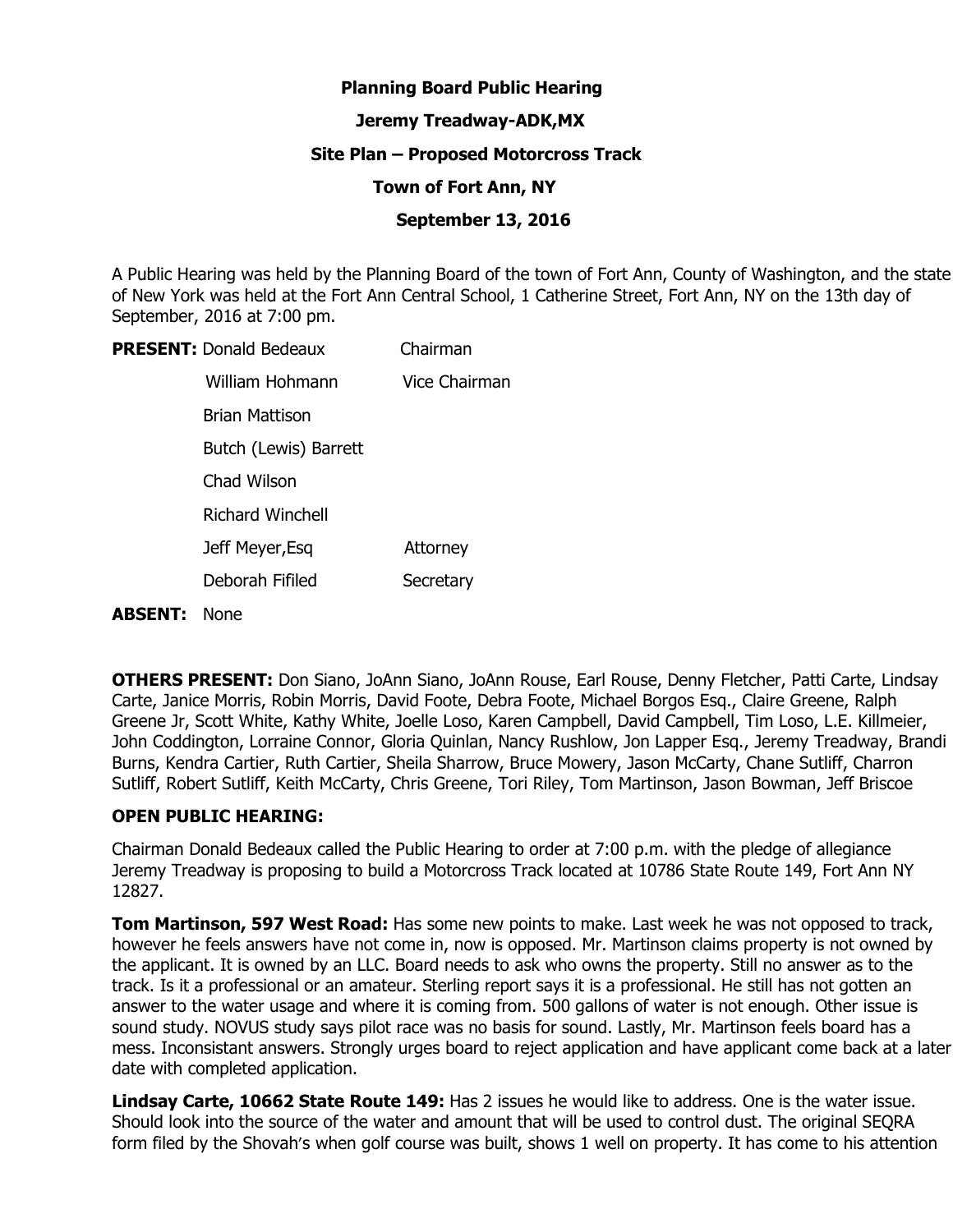the water for the ponds is coming from Halfway Brook. DEC is looking into how much water can legally be withdrawn from the brook without a permit. Dust control is essential for a track of this size. DEC is also looking into the fish habitat. Second issue is the noise issue. All sound study done by Sterling have been showed by NOVUS to be seriously flawed. Mr. Carte then went over various charts and tables that have been submitted. Finally, Mr. Carte stated how applicant has always stressed his phone is always on. He called and asked if he could come to the noise test, the applicant told him no. Because the Town Engineer has given the board plenty of evidence the sound will exceed the DEC guidelines, the application should be denied.

**Michael Borgos, Esq/Attorney from Queensbury:** Attorney representing some of the residents opposing track. Not going to repeat the facts and figures that Mr. Martinson and Mr. Carte had just stated. Will summarize the position of the neighbors and what we are doing here as a planning board and as a community. Fort Ann does not have zoning, but they do have a planning board. Local Law #4 from 1990 should be your mission statement. Application is still incomplete as not enough information has been provided. Drawings and plans are incomplete. This all has to do with property rights. He is all for Mr. Treadway, but there has to be limits. We can all do what we want with our property, has long as it is not impacting the properties around us. If Mr. Treadway could assure us there will not be any objectionable sound, I don't think any neighbor would really oppose this. However, NOVUS says we don't have all the answers yet. If application is approved, the following conditions should be included. No camping, no artificial lighting, no public address system, installation of a 10' berm on western side, a one year conditional special use permit be issued, limit the months of operation from May  $15<sup>th</sup>$  thru October  $15<sup>th</sup>$ , limit hours from noon-6pm, except Saturdays, 10am-6pm, decibel limit on bikes be 105, submit monthly report to code enforcement of Washington County, if noise is violated, applicant be given 30 days to satisfy. Lastly, Mr. Borgos asked if any new information arises, give the public time to respond.

**Jon Lapper, Esq, Attorney for Jeremy Treadway:** Has Ron Aldrich from Sterling and Lucas Dobie from Hutchins here. Pleased with the outcome of the noise study. Jeremy is a responsible guy and doesn't feel this will affect the neighbors. When applicant applied he was under contract for 2 pieces of property, the house and the golf course. He bought the house in his individual name. The golf course and the restaurant is an LLC, which he owns 100%. The track is an amateur track for families, but is hoping a few times a year may get professional events. The water to hose the tracks is coming from the ponds on site, not Halfway Brook. Don't have an actual engineering design for track. It changes due to the layout of the dirt track. In terms of noise study, Jeremy proposed core inserts. The NOVUS report done in July was done mathematically, which is now history, as an actual sound study was done. Most of the conditions that Attorney Mike Borgos addressed, Jeremy has already agreed to.

**Jeff Briscoe:** Representing District 3 Motorcross Asso. He feels the biggest problem is people think Hells Angels are coming in. Not at all, he has been doing this since he was 5years old. Motorcross is a family sport. Most of the noise is when the bikes take off. It shouldn't be an issue. But it's easy for him to say, he is not a resident. Motorcross rules are same for professional and amateur.

**Jason Bowman:** representing District 3 Motorcross Asso. Addressed the water situation. A lot depends on weather that week and also the type of soil. Mr. Bowman had AMA rule book where they only allow 101 decibels. District 3 has sound rules at every race. Presented a list of 200 signatures of people from Northern NY who would like to come to Fort Ann. The chance of a professional track are pretty much slim to none.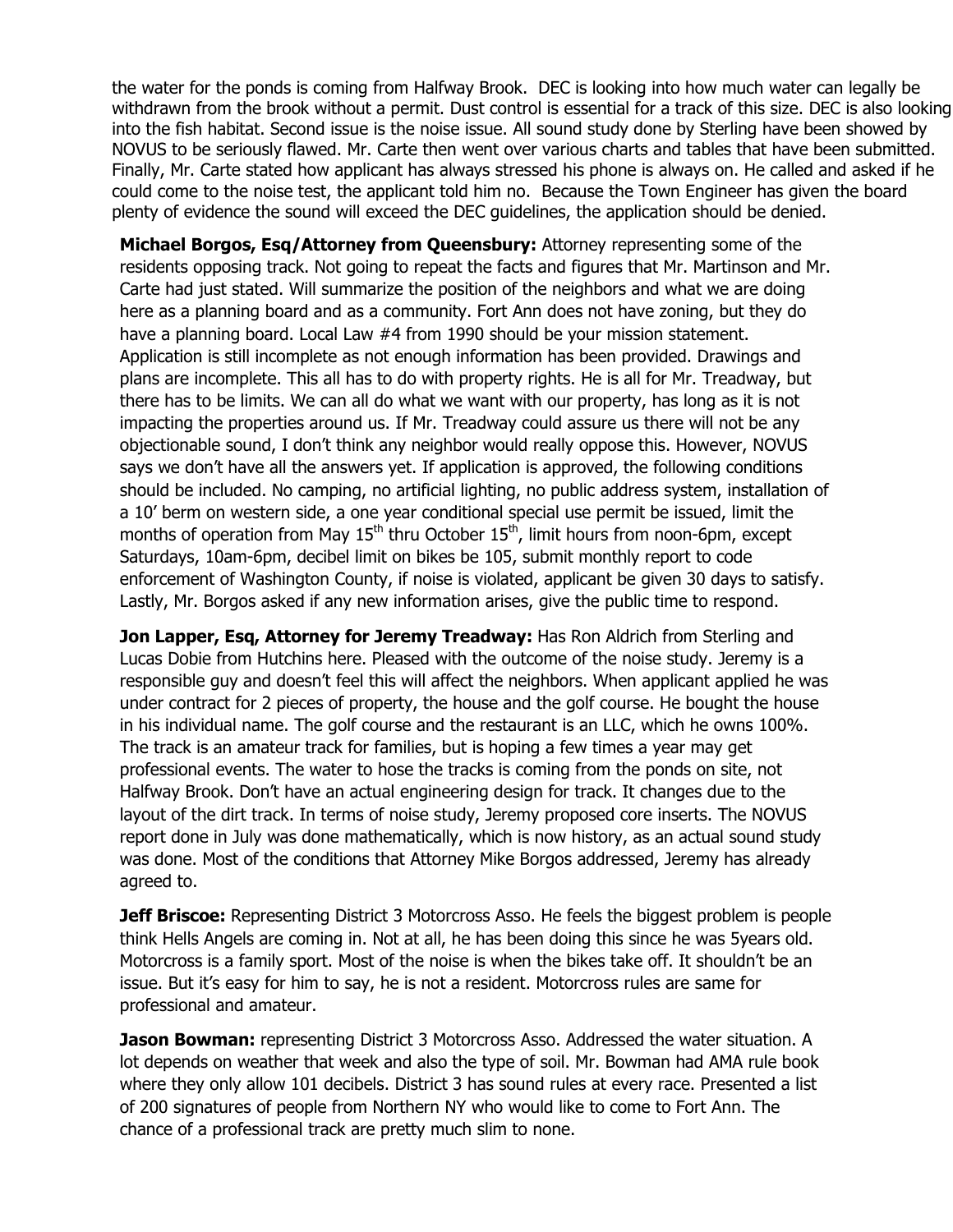**Lindsay Carte:** Had one more thing to add. The ponds are fed from the brook. And the Town hired an engineering firm, and he hopes the board goes by what they say.

**Tom Martinson:** Wanted to add that he does not feel anyone in opposition of the application has ever said anything negative against the sport. What bothers him is that the application is very ad hoc. Will it be 500 gallons of water, or will they need more. Why were the AMA pro racing rules appended to the Sterling report?

Motion made by Brian Mattison to close the public hearing, seconded by William Hohmann.

Vote: Ayes- 6 Nays- 0 Abstain- 0

Motion made by Richard Winchell to go into executive session. Attorney Jeff Meyer and Board members excused themselves to confer Counsel and seek legal advice.

Upon return Attorney Jeff Meyer went over the SEQRA Environmental Assessment Form with the board. Motion made by William Hohmann to make a negative declaration pursuant to State Environmental Quality Review Act based upon responses. Seconded by Butch Barrett

Vote: Ayes- 6 Nays- 0 Abstain- 0

Chairman Bedeaux then asked if anyone wanted to make a motion to approve the application. Chad Wilson made a motion to accept the application with conditions. Seconded by William Hohmann. Attorney Jeff Meyer read attached resolution.

# **PLANNING BOARD OF THE TOWN OF FORT ANN**

# **COUNTY OF WASHINGTON, STATE OF NEW YORK**

Resolution No. of 2016

Adopted September 13, 2016

Introduced by Chad Wilson

who moved its adoption

Seconded by \_\_ William Hohmann

# **RESOLUTION APPROVING THE SITE PLAN APPLICATION**

**OF** 

#### **JEREMY TREADWAY**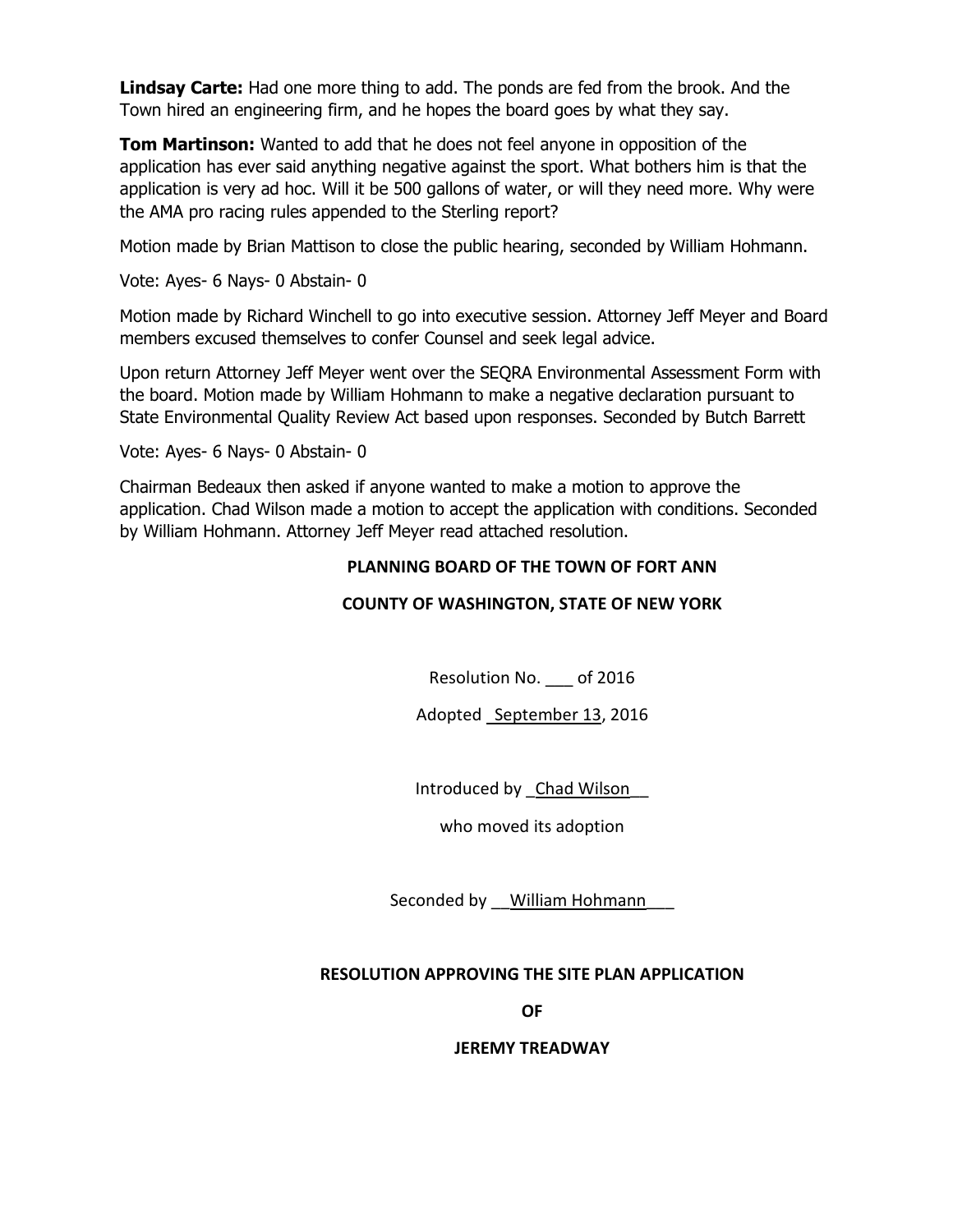**WHEREAS**, pursuant to Local Law 4 of the year 1990, also known as the Town of Fort Ann Site Plan Review Law (hereafter the "Site Plan Review Law") and Article 16 of the Town Law of the State of New York, the Town of Fort Ann Planning Board (hereafter the "Planning Board") is authorized and empowered to review, approve, approve with modification, and disapprove all site plans in the Town of Fort Ann as required under said Site Plan Review Law; and

**WHEREAS**, Jeremy Treadway (hereafter the "Applicant"), has proposed to create and operate a 15 foot-wide, 4300 foot motocross track located on 10786 NYS Route 149, Town of Fort Ann, the improvements related to which are found in the Application (hereafter the "Proposal"), which requires Site Plan approval under the Site Plan Review Law; and

**WHEREAS**, the Applicant has submitted documentation in support of his application, including but not limited to the Site Plan Application; Environmental Assessment Forms; Site Plan; Neighborhood Site Plan; Detailed Site Plan, SWPPP Notes & Detail Plan Sheet; Traffic Assessment; Noise Assessment and Noise Assessment Studies; plus additional correspondence and materials from the Applicant and their representatives, which are expressly referenced herein as if fully set forth herein and all of which shall constitute the "Application"; and

**WHEREAS**, the Planning Board is also in receipt of the comments from Highlander Engineering, PLLC and Novus Engineering, who were retained by the Town to review the Proposal and offer comments thereon, and the same have been incorporated in the plans and/or the conditions contained herein; and

**WHEREAS**, the Planning Board is also in receipt of the recommendation of the Washington County Planning Board, which Planning Board found it to be a matter of essentially Local Concern; and

**WHEREAS**, a duly noticed public hearing has been held on the Proposal as presented in the Application, and the comments of the public are included in the record hereof; and

 **WHEREAS**, the Planning Board is prepared to review the application and make a final determination thereon in accordance with Section 8 of the Town of Fort Ann Site Plan Review Law.

# **NOW THEREFORE BE IT RESOLVED**: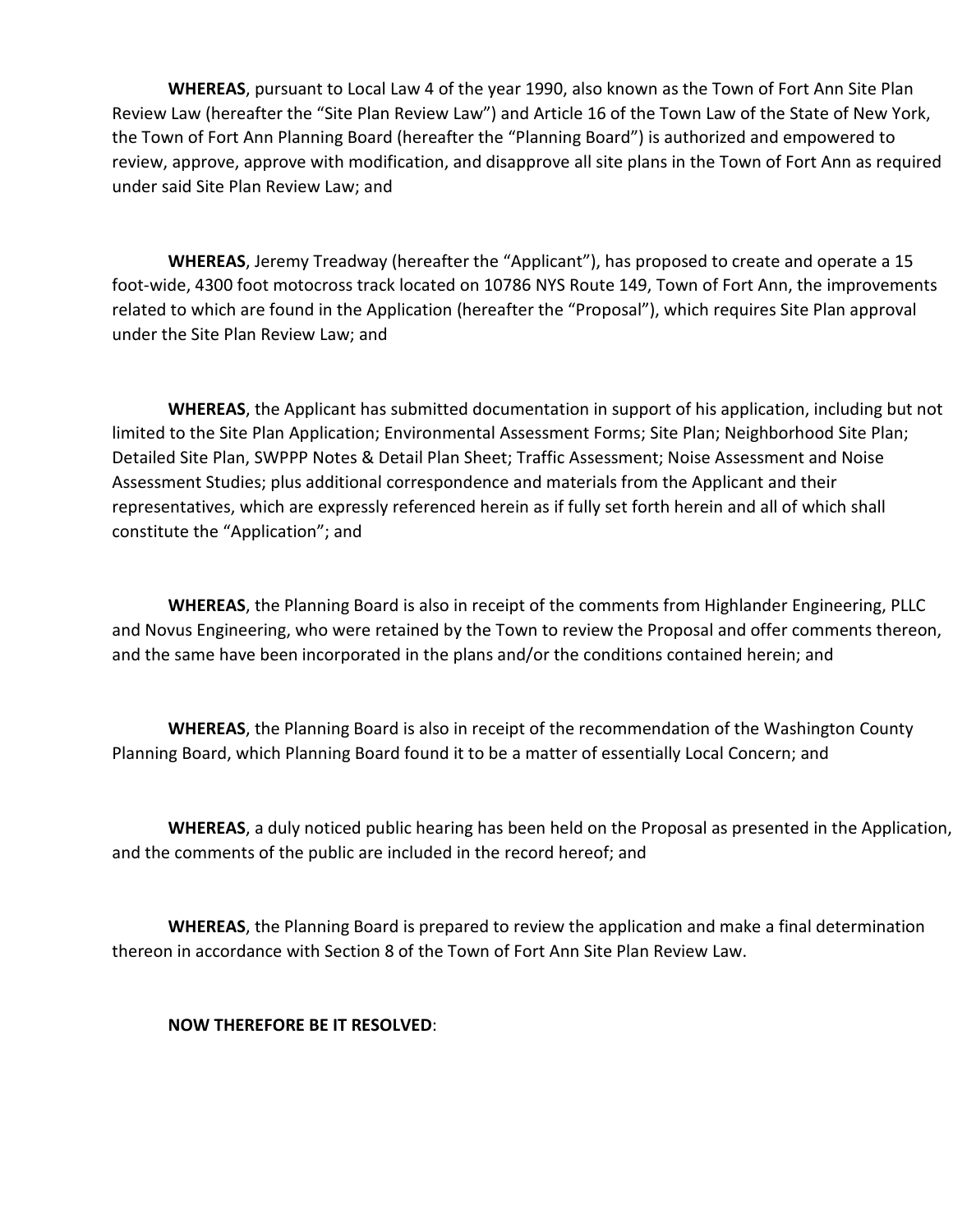Section 1. Various public comments were raised concerning the application including concerns over lighting, noise, water runoff and pollution, traffic, and impacts to neighbors. The Planning Board has considered these concerns and finds that:

 The Proposal is a permitted use in the Town of Fort Ann. Based upon the materials submitted by the Applicant and the engineering that was completed as part of the Application, any potential negative impact will not be significant and has either been sufficiently mitigated through amendments to the Proposal, or will be addressed as a condition of this resolution.

- Section 2. Having reviewed the Application, the comments of the Town Engineers, the comments of the Washington County Planning Board and the comments of the public, and having reviewed the criteria for the review of site plan applications in Section 8 of the Town of Fort Ann Site Plan Review Law, the Planning Board hereby makes the following findings:
	- a. Is there adequate, and is the arrangement of, vehicular traffic access and circulation, including intersections, road widths, channelization structures, and traffic controls. Consideration will also be given to the project's impact on the overall circulation system as it relates to adjacent uses. (§7(B))

 Vehicular traffic on-site has been sufficiently addressed. There is ample room on site for vehicles and trailers to safely circulate as proposed.

 Vehicular access for ingress and egress onto NYS Route 149 is also adequate as presented. Based upon the traffic study submitted by Creighton Manning, as reviewed by Highlander Engineering, the site distances are acceptable and as a busy thoroughfare, there is adequate capacity on NYS Route 149 to handle any possible increase in traffic.

> b. Is there adequate, and is the arrangement of, pedestrian traffic access and circulation, including, but not limited to separation of pedestrian from vehicular traffic, walkway structures, control of intersections with vehicular traffic and overall pedestrian convenience? (§7(C))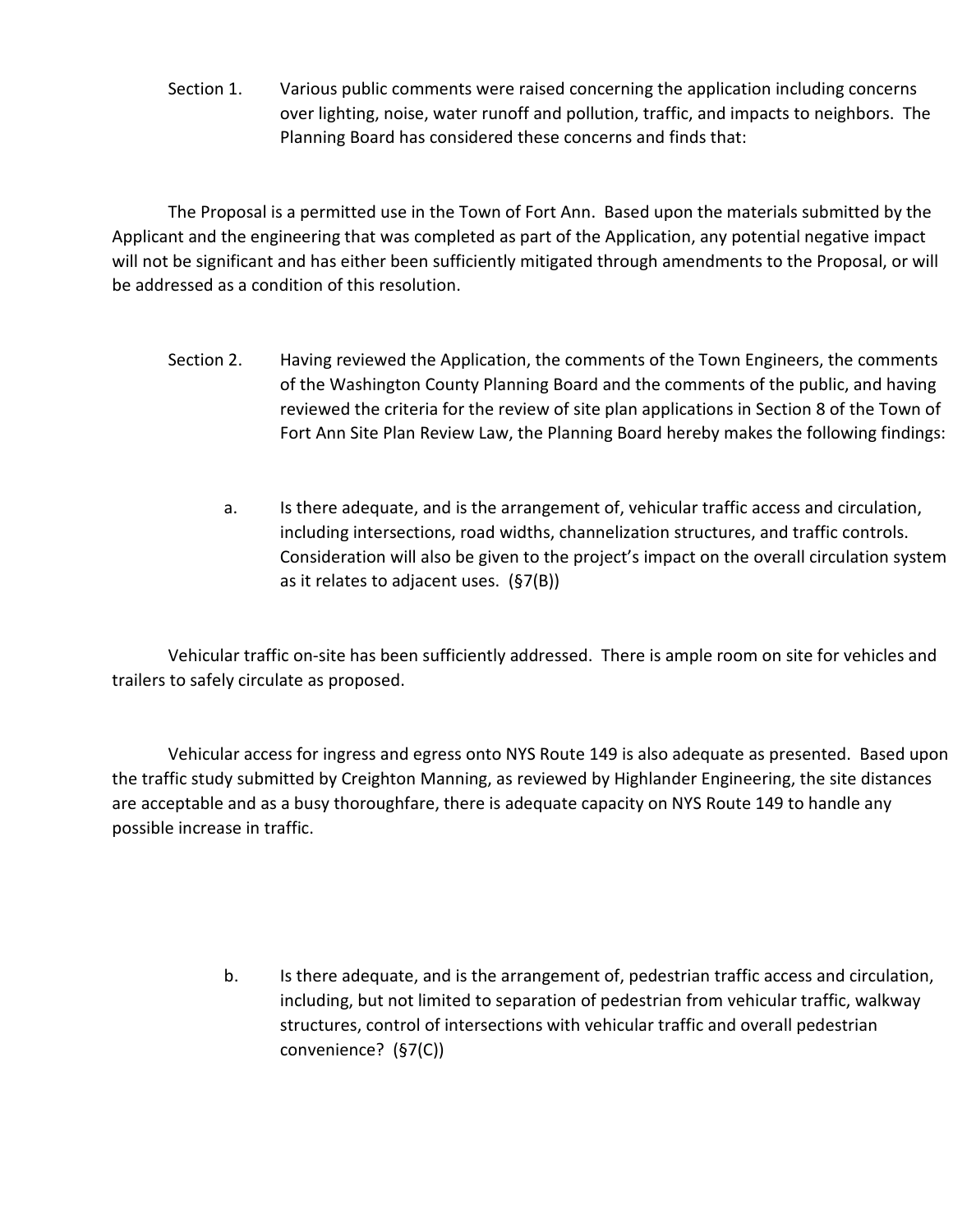The Proposal is adequate at addressing pedestrian circulation on-site. There is no need for pedestrian circulation off-site nor was any proposed. On-site there is adequate separation from the motocross bikes and any pedestrians viewing the events.

> c. Does the Planning Board approve of the location, arrangement and setting of off-street parking and loading areas? (§7(D))

 The Planning Board approves the arrangement and setting of off-street parking areas. The Planning Board voiced concerns with regard to the need to include gravel parking areas, should mud and stormwater issues arise. The Applicant has represented and affirmed if it becomes an issue, gravel parking areas will be added to the plan and the grass parking will be removed.

> d. Does the Planning Board approve of the location, arrangement, size and design of building, lighting and signs? (§7(E))

 The motocross track will not be lit. The Planning Board approves the location, arrangement, size and design of the buildings, lighting and signs.

> e. Adequacy, type and arrangement of trees, shrubs, and other landscaping constituting a visual and/or a notice deterring buffer between these and adjoining properties. (§7(F))

The Planning Board finds the proposed landscaping adequate. The Proposal is set back from NYS Route 149, and with the inclusion of a berm, the Planning Board is approves as presented.

> f. In the case of multiple family complexes, is there adequate usable open space for controlled and informal recreation? (§7(G))

Since the project is not a multiple family complex, the Planning Board finds that this consideration does not apply.

> g. Are there adequate provisions for the disposal of storm water, sanitary wastes, water supply for both fire protection and general consumption, solid waste disposal, and snow removal storage areas? (§7(H))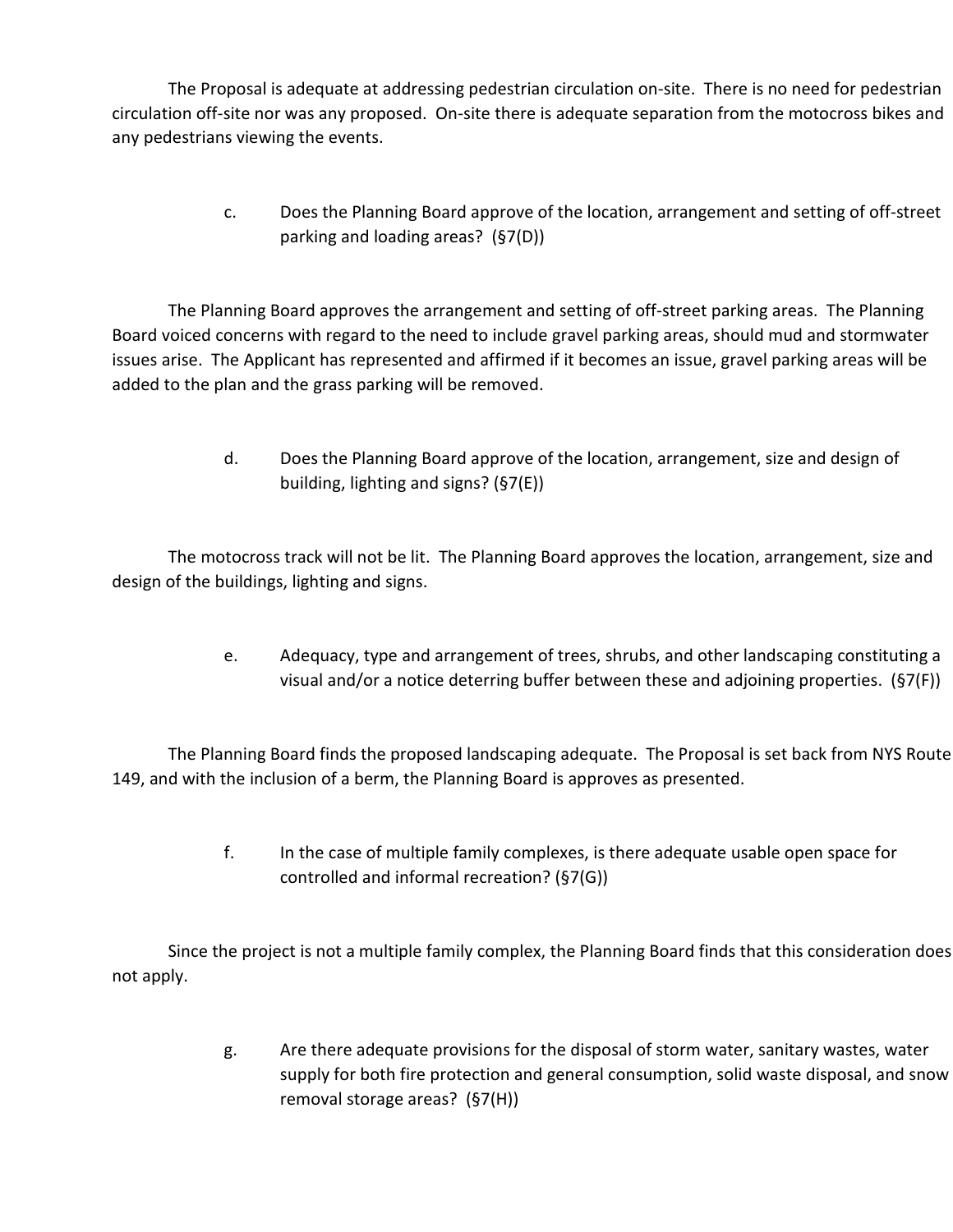The Planning Board finds that there are adequate provisions for the disposal of storm water, sanitary wastes, water supply for both fire protection and general consumption, solid waste disposal, and snow removal storage areas.

 The Planning Board finds that there are adequate provisions for the disposal of storm water due to the relatively flat track elevation and soils on site. The Applicant is will not discharge into existing waterbodies and tributaries as part of this application.

 The Planning Board finds that snow removal will not be an issue, since the site plan approval is based upon summer operation.

> h. In areas with moderate to high susceptibility to flooding and ponding and/or erosion, is there adequate structures, roadways and landscaping? (§7(I))

There are no areas susceptible to flooding and ponding. This provision does not apply.

i. Is there protection of adjacent properties against noise, glare, unsightliness or other objectionable features? (§7(J))

 Yes, the adjacent properties are protected against noise, glare, unsightliness and other objectionable features. As it relates to glare, unsightliness and other objectionable features the Planning Board finds that these provisions to the extent they may apply will not result in detrimental impacts.

 The issue of noise pollution and the possible impacts associated therewith have been the subject of extensive debate and public comment. The Applicant has submitted numerous documents from the AMA, noise readings he has taken on his own and noise studies performed by Sterling Environmental Engineering, P.C. with the assistance of Novus Engineering. This information was submitted to the noise engineer retained by the Town of Fort Ann to perform an independent review and recommendation. The Planning Board acknowledges there may be an impact due to noise, however, it finds that any possible impact will be minor and can be sufficiently mitigated. The Proposal is located along NYS Route 149, and as such the ambient sound levels on the adjoining property mitigates the potential impact. Additionally, the Applicant has included an earthen berm. Based upon the report from Sterling, the predicted increase in decibels at the adjoining properties are all less than 6 dBA. The Planning Board finds that having kept the decibel levels below that recommended standard contained in the NYS Department of Environmental Conservation Noise Guidance Documents that the adjoining properties will be sufficiently protected.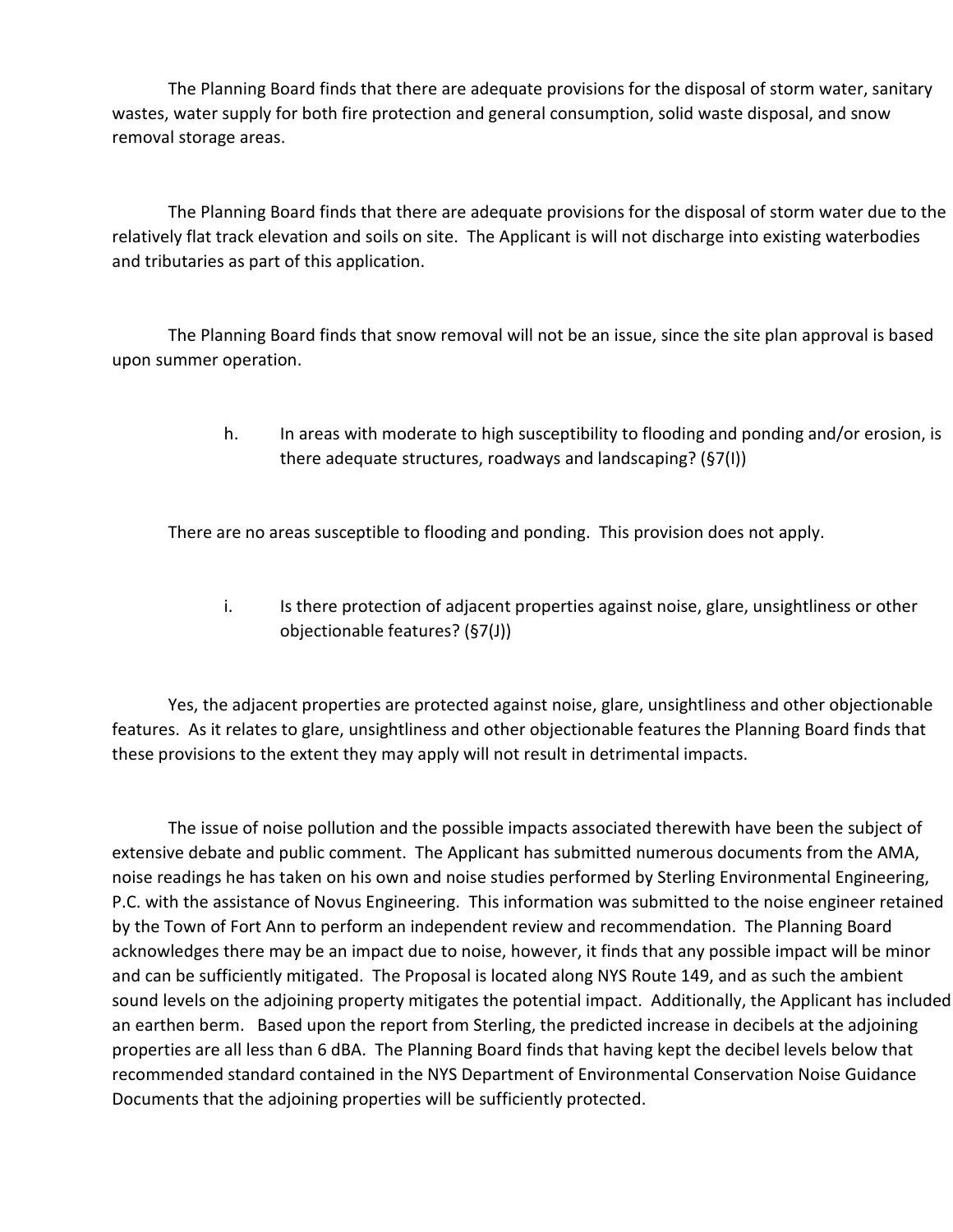j. Is there retention of existing trees for protection and control of soil erosion, drainage and natural beauty? (§7(K))

 The Applicant is proposing retaining existing trees. The site as it exists has minimal vegetation and is used as a golf course. The Proposal is in keeping with the topography of the site.

> k. For industrial site development plans, will there be impacts on air and water quality standards? (§7(L))

Since the project is not for industrial site development, the Planning Board finds that this consideration does not apply.

Section 3. Approval and Conditions.

 Based on all of the foregoing, and all of the evidence and materials submitted by the Applicant, the Application is hereby approved with the following conditions:

 a. The Applicant shall perform a sound test on every motorcycle prior to operating on site to ensure that all motorcycles shall not exceed 105 dBA based upon the two-meter max sound test. The Applicant shall keep detailed records, including tachometer readings, of every test and supply the same to the Town upon request. No motorcycle shall be permitted to operate on site that exceeds the sound limit established herein.

 b. The Hours of Operation: The track operation shall be permitted to operate between the last week in April (4/23) through the second week of October (10/15); during the open period motorcycles shall only be permitted to operate on-site Thursday – Saturday from 9:00 AM – 6:00 PM and Sunday 10:00 AM – 6:00 PM.

- c. The Applicant shall not permit more than 20 motorcycles to race at a single time.
- d. No alcohol will be permitted in the staging, pit, or track areas.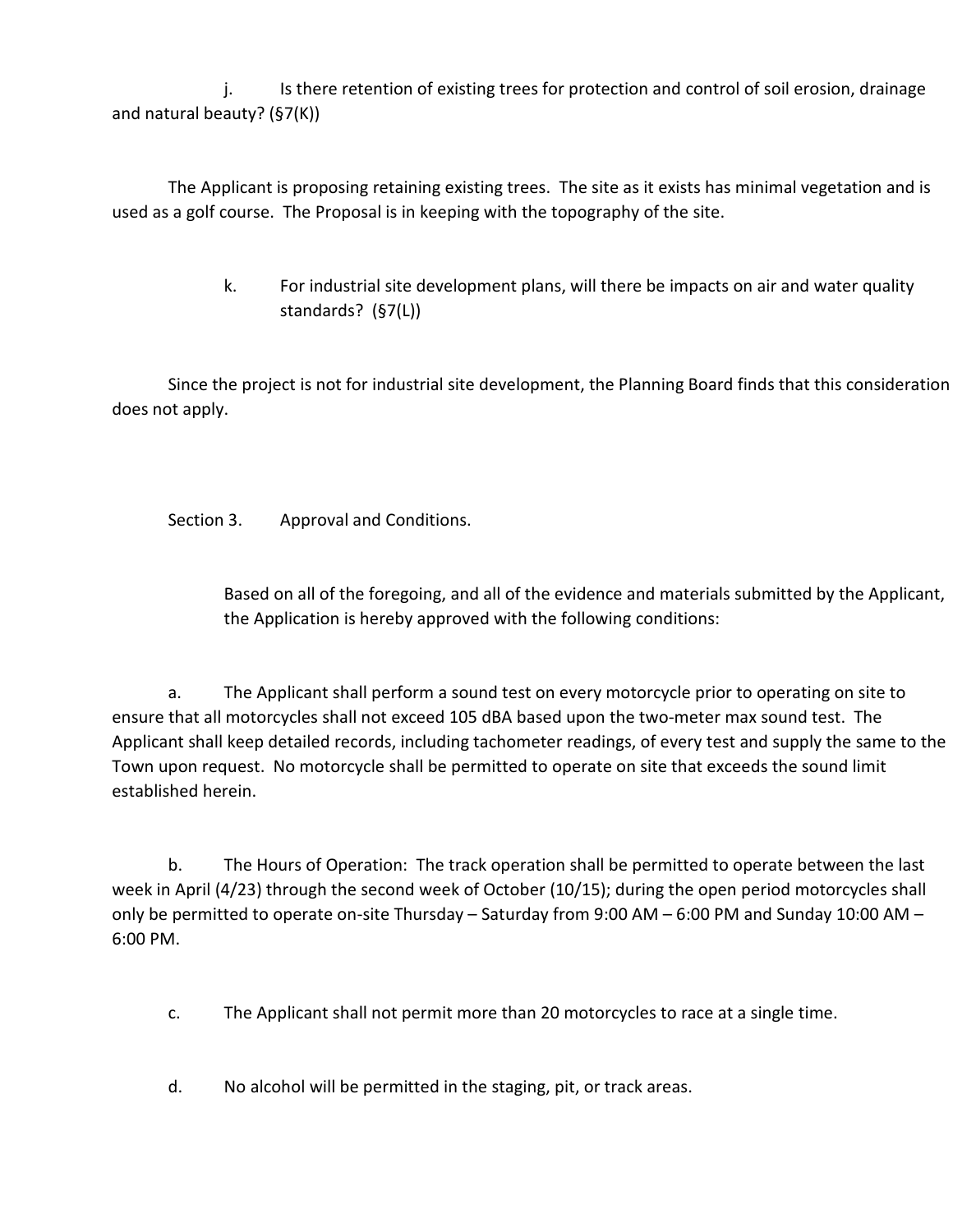e. The Site shall be operated based upon the AMA requirements for Amateur Racing.

 f. The Applicant shall submit detailed engineering of the proposed berm and ensure the finished grade at the top of the berm is no less than 10 feet in height above existing.

g. There will be no exterior lighting of the track, nor sound amplifying equipment used on site.

 h. Noise levels on the adjoining properties shall not exceed a 6 dBA increase above the ambient sound levels, as established in the August 26, 2016 report by Sterling Environmental Engineering, PC.

 i. Applicant shall remit payment to the Town of Fort Ann, or directly to the engineering firm, with copy to the Town of Fort Ann for all engineering and publication costs incurred during the review of the Proposal within 30 days.

j. No camping shall be permitted on site.

k. No fuel station shall be permitted on site.

 l. The Applicant shall submit written acknowledgment from the NYS Department of Environmental Conservation confirming that upon their inspection no water is being drawn from Halfway Brook onto the premise. In the event water is being drawn, the Applicant shall submit a copy of a nonjurisdiction letter from the DEC or a copy of the permit, prior to any water being drawn from Halfway Brook.

Section 4. This resolution shall take effect immediately.

| Voting:                  | Ayes: | Nays: Abstain: |    | Absent: |  |
|--------------------------|-------|----------------|----|---------|--|
|                          |       |                |    |         |  |
| Donald Bedeaux, Chairman |       | X.             |    |         |  |
| Chad Wilson              |       | $\mathsf{X}$   |    |         |  |
| <b>Richard Winchell</b>  |       |                | X. |         |  |
| Lewis (Butch) Barrett    |       |                |    |         |  |